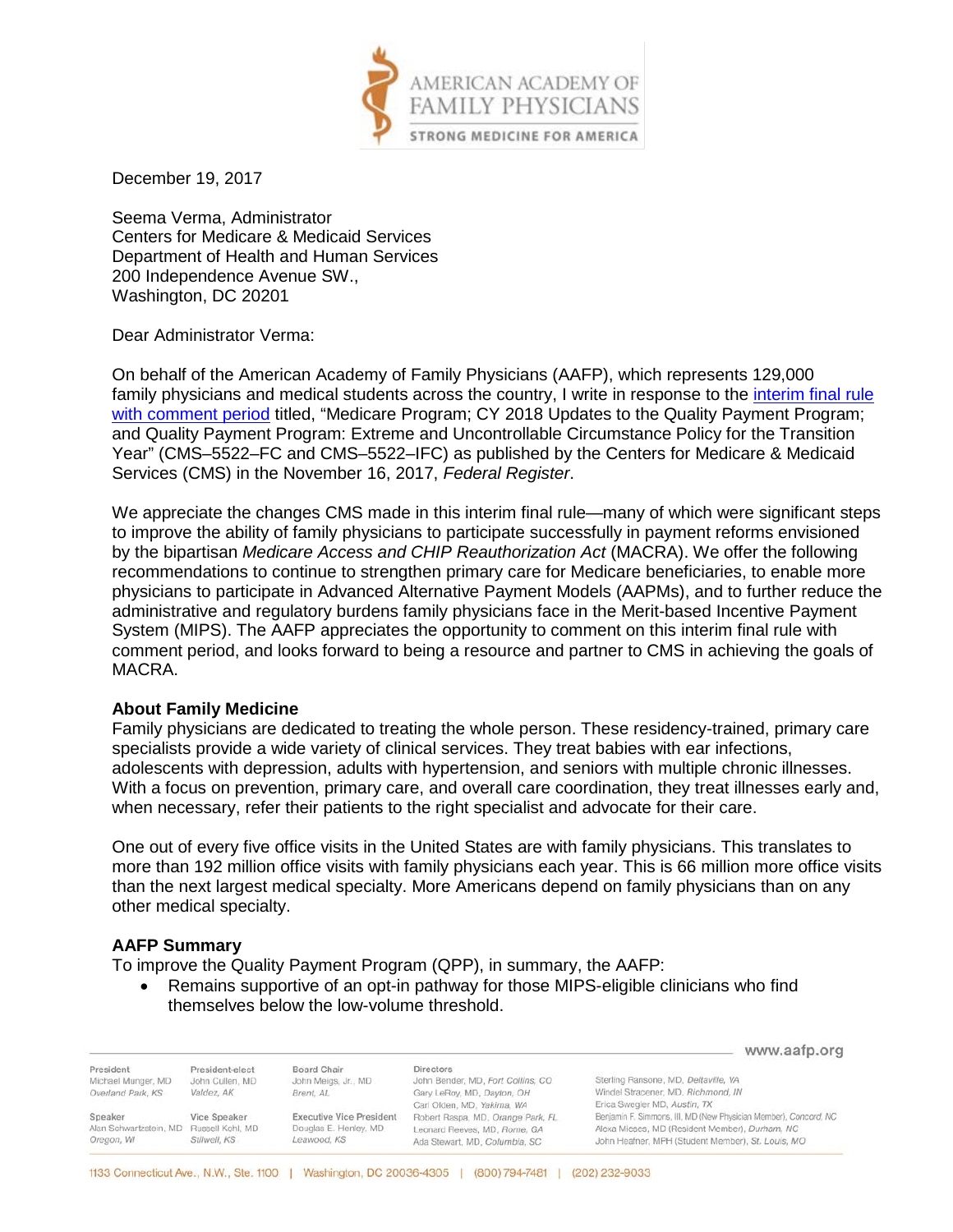- Believes it would be both beneficial and logical if those in similar practices that might be part of a larger, multi-specialty group could report as a smaller sub-group, specifically for quality reporting.
- Believes CMS should retain cross-cutting measures in specialty sets with fewer than six measures to ensure parity in quality reporting across all eligible clinicians. There should be parity in quality reporting, and all eligible clinicians should submit data on six measures using cross-cutting measures, if necessary.
- Remains opposed to the use of Medicare Spending per Beneficiary (MSPB) and total per capita cost. These measures were developed for use at the tax identification level (TIN) level. Their validity at the solo/small practice level is questionable.
- Asks CMS to find ways to hold harmless, for purposes of the cost category, physicians who cannot be reliably measured against at least one episode-based cost measure, until such time when CMS can create a more even and meaningful playing field in terms of cost measurement.
- Remains very concerned about the complexity of scoring in MIPS performance categories.
- Thanks CMS for finalizing its proposal to exempt any APM entities enrolled in round 1 of CPC+ from the Medical Home Model-eligible clinician limit. We urge CMS to extend this exemption provision across the board and not apply it to any future medical home model APMs.
- Generally agrees with the potential definition of "Other Payer Medical Home Model," and offers a few suggestions intended to strengthen the primary care emphasis of that definition.
- Calls for the submission of relevant information on payer arrangements to be the responsibility of the payer. CMS should automatically determine whether payers with other payer arrangements in a CMS multi-payer model are Other Payer Advanced APMs, since these plans choose to participate in Medicare and multi-payer models.
- Remains fully supportive of the Physician-Focused Payment Model Technical Advisory Committee's (PTAC's) role in evaluating physician-focused payment models (PFPMs) and sees significant value in broadening the PFPM definition to include any public and private payment model.
- Fully supports CMS establishing a policy that applies the extreme and uncontrollable circumstance policies for the MIPS performance categories without requiring a MIPS-eligible clinician to submit an application.

## MIPS Program Details

## II. C. 2. Exclusions

## *Summary*

For the 2018 performance period, CMS finalized their proposal to increase the low-volume threshold to exclude individual MIPS-eligible clinicians or groups with less than or equal to \$90,000 in Part B allowed charges, OR less than or equal to 200 Part B beneficiaries.

Though CMS recognized the need for practices to opt in to the MIPS program in the 2019 performance year, in comments sent in response to the proposed rule, the AAFP urged CMS to offer a MIPS opt-in pathway for practices otherwise excluded from MIPS based on the low-volume threshold exclusions in the 2018 performance period.

In the interim final rule, CMS seeks comment on ways to implement an opt-in policy in 2019 without adding burden to physicians. CMS seeks feedback on ways to mitigate the concern that only high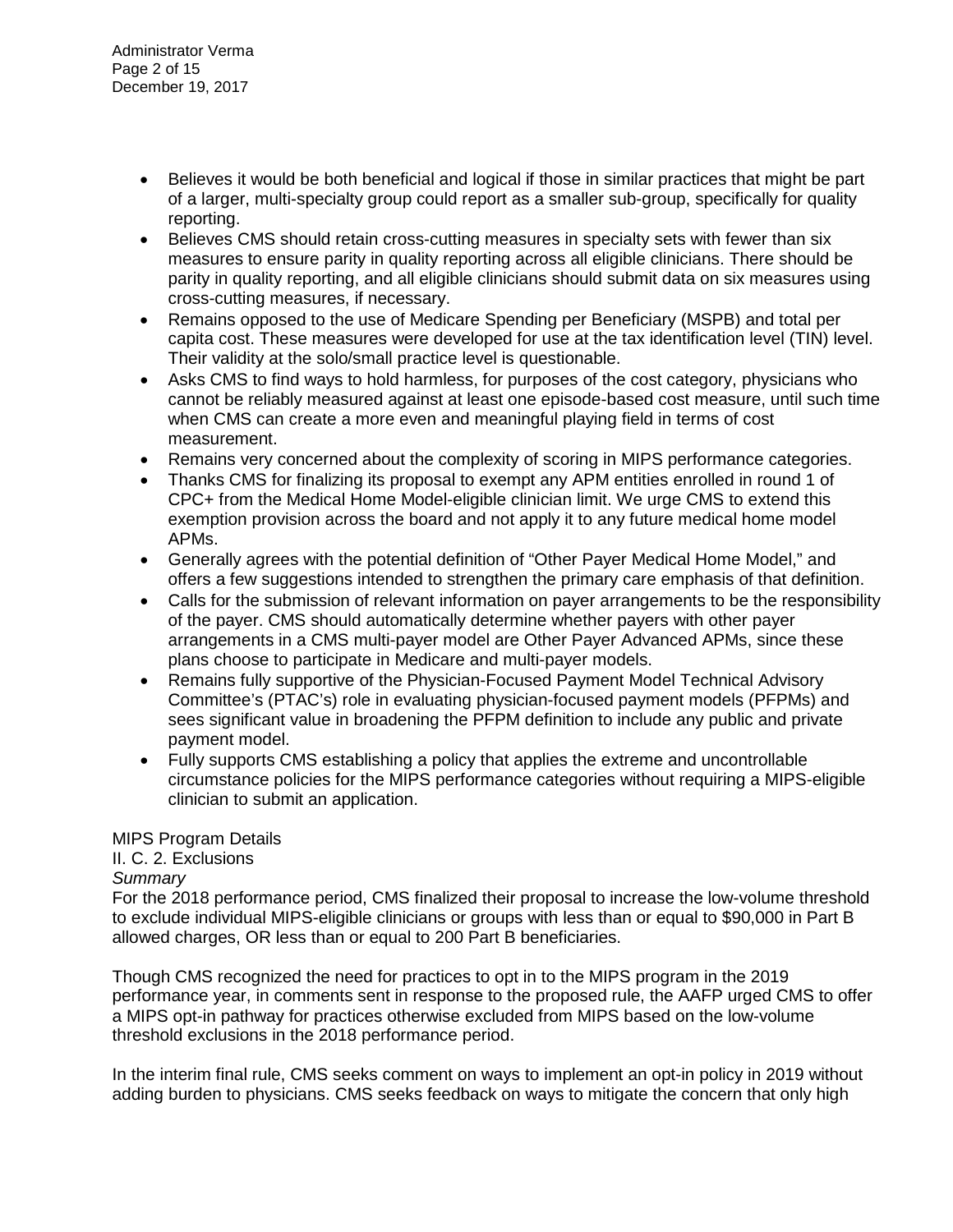Administrator Verma Page 3 of 15 December 19, 2017

performers will opt in. The agency seeks input on whether the current application of the low-volume threshold to groups is appropriate.

#### *AAFP Response*

**The AAFP remains supportive of an opt-in pathway for those MIPS-eligible clinicians who find themselves below the low-volume threshold.** Specifically, the AAFP believes any clinician who is below one, or both, of the set thresholds should have the option to participate in MIPS.

While CMS has cited concerns with only high performers opting in, the AAFP is concerned that practices that may be high performing and should be rewarded, are currently excluded. As CMS has stated, the low-volume threshold was set to exclude small practices and those in rural areas. If these practices find themselves as high performers, they should be rewarded as such, and not arbitrarily excluded from a program based on their size or location. In addition, we would point out that MIPS APMs are a group of potentially very high performers that will be included in the program and could also potentially skew the final score. Since MIPS is a relatively new program, CMS should monitor which practices opt in over time to understand patterns of participation and identify ways to incent practices—regardless of size or location—to be able to participate.

As a method for operationalizing the ability to opt in, CMS could choose to use the same methods as those for partial qualifying participants (QPs) who are opting in to MIPS. Alternatively, eligible clinicians could opt in through the CMS portal where they check their eligibility status.

## II.C.3. Group Reporting

## *Background*

CMS received feedback that groups would like portions of their group to report as a subset. In future rulemaking, CMS looks to establish group-related policies that would permit subgroup reporting. The agency seeks comment on additional ways to define a group not solely based on TIN (e.g., practice sites).

## *AAFP Response*

The AAFP is supportive of CMS' position to allow for subgroup reporting and appreciates the agency is attempting to offer flexibility in this regard. However, current policy does not allow TINs to split. **The AAFP believes it would be both beneficial and logical if those in similar practices that might be part of a larger, multi-specialty group could report as a smaller sub-group, specifically for quality reporting.** We encourage CMS to consider practice location as a possible definition for a subgroup. To maintain the integrity of TIN accountability and support of team-based care, TIN subgroup scores could be rolled up to the TIN level, using methodology like that previously used under the Value Modifier for rolling up individual scores to the group level.

c. Selection of MIPS Quality Measures for Individual MIPS-Eligible Clinicians and Groups *Background*

CMS continues to consider cross-cutting measures important and seeks comment on future ways to incorporate cross-cutting measures into MIPS.

## *AAFP Response*

**The AAFP believes CMS should retain cross-cutting measures in specialty sets with fewer than six measures to ensure parity in quality reporting across all eligible clinicians.** Requiring every eligible clinician to report six measures gives Medicare beneficiaries a greater assurance of the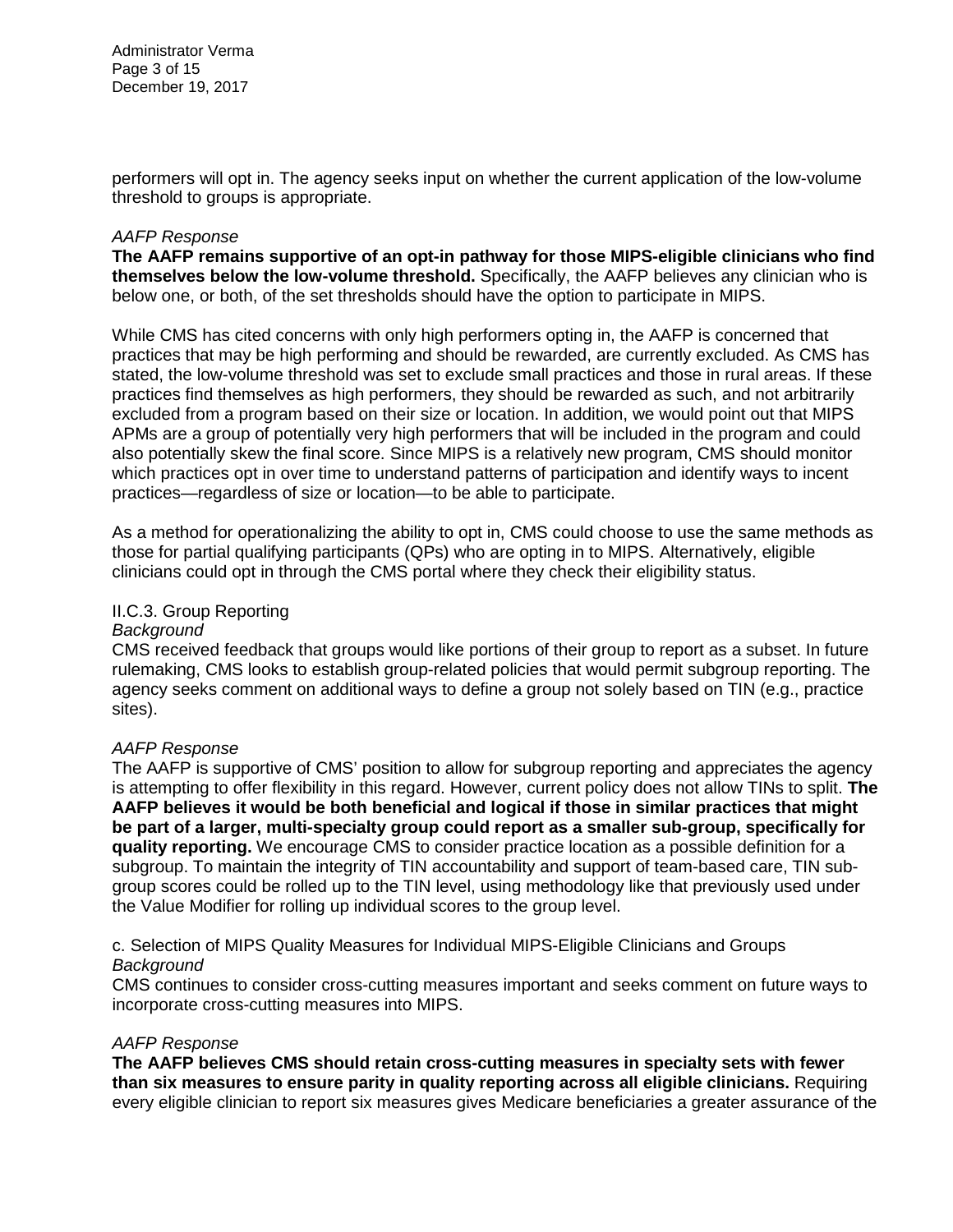Administrator Verma Page 4 of 15 December 19, 2017

quality of care they are receiving. This would also allow for better comparison between MIPS participants and would give CMS greater confidence in their comparison of eligible clinicians. Also, if every eligible clinician reports the same number of measures, this would significantly streamline the complicated internal processes CMS uses for measure validation.

CMS may also consider identifying a cross-cutting measure that all clinicians report, based on current priority issues facing health care, and incorporating a collaborative improvement activity to support it. For example, the current environment may suggest the need for all clinicians to examine the use of opioids, or the need to close the referral loop. Such a measure may be introduced as pay for reporting, but not pay for performance. Prior initiatives with a national collaborative focus, such as those conducted by the Institute for Healthcare Improvement (IHI) to reduce hospital-acquired infections, have had impressive results. This approach would be more aligned with quality improvement methodology and would help encourage clinicians and measurement experts to improve the concept.

## c. Scoring Flexibility for ICD-10 Measure Specification Changes During the Performance Period *Background*

CMS is concerned about instances where clinical guideline changes, or other changes to a measure, occur during a performance period that might render the measure no longer comparable to a benchmark. CMS seeks comment on whether they should apply similar scoring flexibility to such measures.

## *AAFP Response*

The AAFP applauds CMS for recognizing the challenges associated with reporting measures that have undergone a change in guidelines. We encourage CMS to apply scoring flexibility as described for International Statistical Classification of Diseases and Related Health Problems, 10<sup>th</sup> revision (ICD-10) changes to these measures. The AAFP encourages CMS to ensure there are at least six months within the performance period for which the measure had consistent guidelines to be scored for the quality category. This process would need to be evaluated to ensure desired outcomes over time.

## II.C.6.d Cost performance category

## *Summary*

CMS is not finalizing its proposal to reweight the cost category to zero percent for the 2018 performance period. Instead, it is finalizing its alternative proposal to increase the weight to 10%. In response to comments, CMS notes it does not feel that the statute provides the flexibility to reweight the cost category again in the 2019 performance period. Therefore, it is expected to increase to 30% beginning in 2019. CMS also notes that it does not have the statutory authority to exempt small practices from the cost category. CMS is finalizing its proposal to include total per capita costs and Medicare Spending per Beneficiary (MSPB) in the calculation of the cost category score. In response to comments, CMS states that it believes the measures are the best measures available for the cost performance category as they are considered tested and reliable for the Medicare population. CMS also writes that it does not believe it would be appropriate to remove Medicare Part B drugs from the cost measures.

CMS is finalizing its proposal to not include ten episode-based measures previously adopted. CMS will continue its development and outreach as it develops new episode-based measures.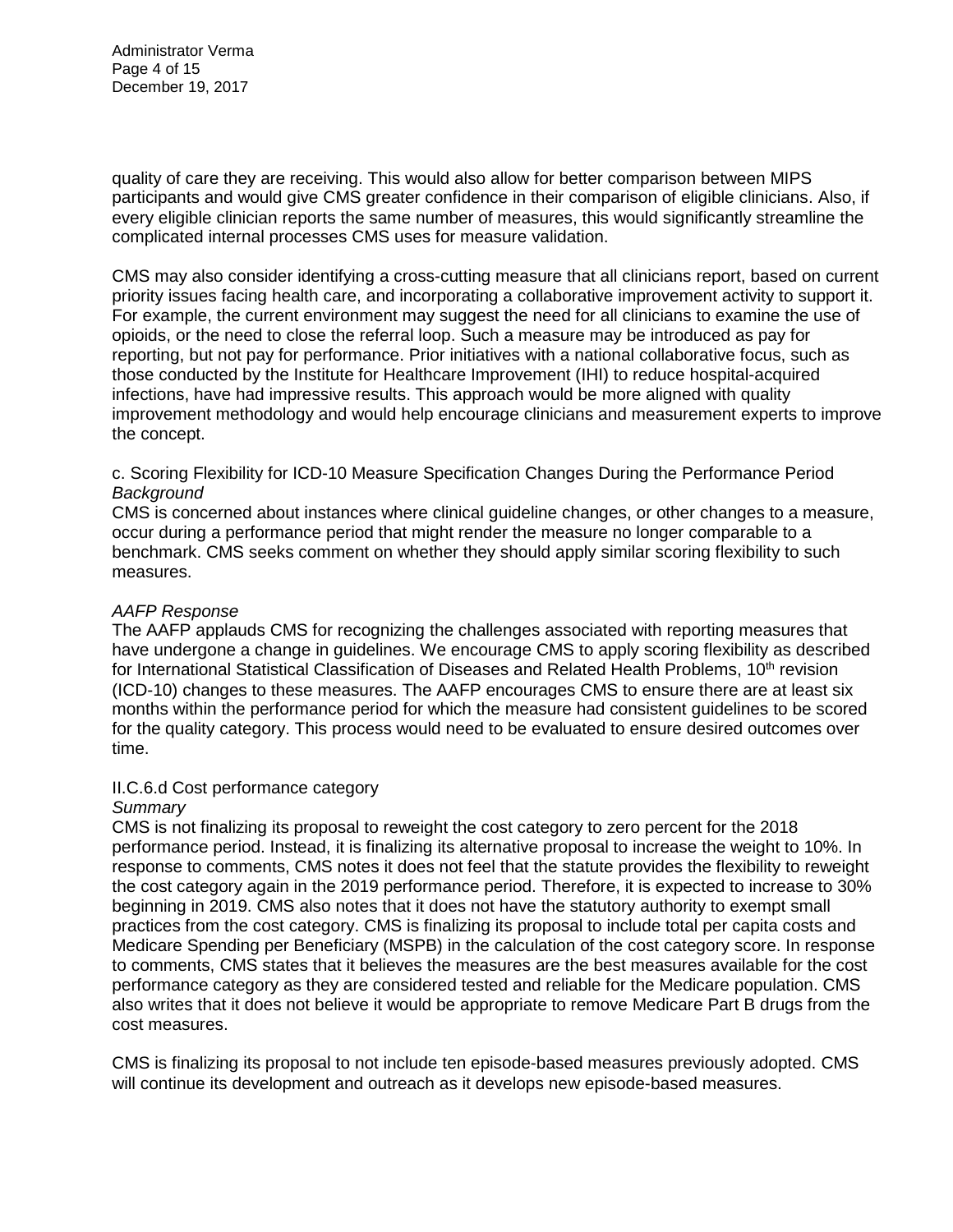#### *AAFP Response*

**The AAFP remains opposed to the use of Medicare Spending per Beneficiary (MSPB) and total per capita cost. These measures were developed for use at the TIN level, and their validity at the solo/small practice level is questionable.** We reiterate that a measure may be considered reliable, but can still lack validity. We refer CMS to our [comments](https://www.aafp.org/dam/AAFP/documents/advocacy/payment/medicare/LT-CMS-2018ProposedQPP-081817.pdf) about the 2018 QPP proposed rule for our concerns with the reliability and validity of these measures. In addition, the National Quality Forum (NQF) did not endorse CMS' total per capita cost measure (CMS Measure #2165). NQF questioned the utility of the measure to improve cost performance due to concerns with its attribution method. NQF noted that primary care providers may have limited ability to meaningfully influence the cost of specialists, inpatient care, and post-acute care, but would ultimately be held responsible for these costs. The AAFP encourages CMS to explore alternatives to these measures and offers the two utilization measures of the Comprehensive Primary Care Plus (CPC+) program (inpatient hospital utilization and emergency department utilization) as such alternatives.

Further, the AAFP believes more meaningful cost measures are needed—especially when payment is partially based on these measures. As a result, the AAFP continues to urge CMS to find pathways to ease the transition to include cost measurement until meaningful cost measures can be implemented. We remain highly concerned with the impact of the finalized measures, which will hold primary care more accountable for costs than other sub-specialties. An example of this is the current contours of the total per capita cost measure, where patient attribution methodology relies on primary care services provided by primary care. Not only does this measure hold primary care physicians accountable for costs they cannot control, it holds them more accountable for costs than others. This disparity will be even more impactful when cost increases to 30% in the 2019 performance period.

We believe CMS' intent is to create a level playing field for all eligible clinicians, regardless of specialty. However, using two cost measures that hold primary care more accountable than others will result in an unlevel playing field—which is especially problematic given the compounding undervaluation of primary care services. This inequity is exacerbated by the exceptions that specialists and subspecialists receive in the quality category. Specialists and subspecialists can report on less than six measures if there are not enough available. Since there is a wealth of primary care measures, this will not affect primary care. Therefore, primary care physicians will be more heavily measured on quality and cost than other specialties. **Until such time when CMS can create a more even and meaningful playing field, we ask CMS to find ways to hold harmless physicians who cannot be reliably measured against at least one episode-based cost measure.**

7.(2) Scoring the Quality Performance Category for Data Submission via Claims, EHR, Third-party Data Submission Options, CMS Web Interface and Administrative Claims *Summary*

Currently, benchmarks are drawn from performance in the prior two years and they are not stratified (by specialty, practice size, location, etc.). CMS believes stratifying benchmarks according to practice size could have unintended negative consequences for the stability of benchmarks, equity across practices, and quality of care for beneficiaries. They note, that for many measures, stratification is not needed as the measures are only meaningful to certain specialties and only submitted by those specialties. In most instances, the current benchmarking approach compares like clinician to like clinician. CMS seeks comment on how they can improve their benchmarking methodology, whether the current methodology has been successful in achieving the goals they aimed to achieve, and if not, what CMS could do differently.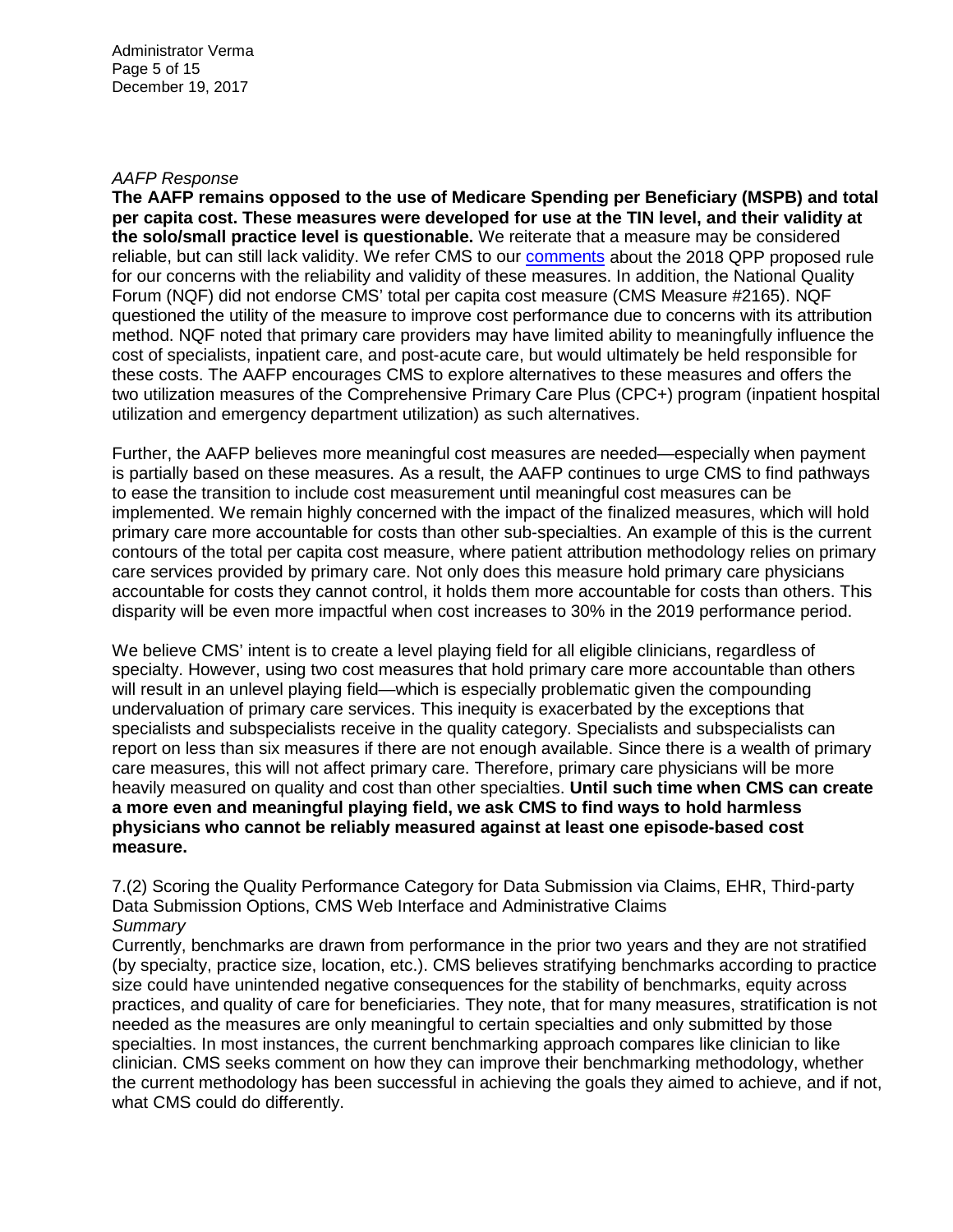## *AAFP Response*

It is difficult to evaluate the effectiveness of current benchmarks without feedback on measures submitted for the 2017 performance period. Once enough data have been submitted, CMS will need to evaluate whether to stratify according to size and specialty, and determine if there is a difference in performance that would warrant a change in benchmarks.

The AAFP is concerned that the current approach to scoring the quality category in QPP undermines the concept of using benchmarks to indicate value. Benchmarks should serve the purpose of motivating improvement to patient care by applying best practices used by top performers. The scoring mechanisms used in QPP, with multiple benchmarks for various methods of reporting, have reduced benchmarking to be reflective of practice characteristics, such as documentation practices, reporting mechanisms, degree of electronic health record (EHR) adoption, capability of technology to extract data, and/or ability of reporters to afford well-trained staff to carry-out quality reporting. The definition of quality should not depend on these or other practice characteristics, such as size or location of practice. The AAFP believes CMS must avoid creating a two-tier health care system where lower quality is acceptable, depending on practice/clinician characteristics. Patient characteristics are a valid reason to risk-adjust quality measures, but not practice characteristics. Patients need valid, reliable data to help them determine where they can receive the best care.

The current QPP scoring approach is not capable of detecting meaningful differences in clinician performance. Clinicians have an incentive to report measures where their performance falls into the higher decile to maximize their score. Specialties with "easier" measures will score higher. Clinicians working for systems with well-developed information and analytic systems will score higher. Reporting measures with very high-performance levels (such as topped-out measures) will cause very small differences in performance to appear as though they represent important differences in quality. We remind CMS that many clinicians will be excluded from MIPS, so data is incomplete.

Ideally, quality measures (drawn from the core measure sets developed by the multi-stakeholder Core Quality Measure Collaborative) should address only the most important aspects of care within that specialty. Benchmarks should be set for those key measures and be consistent for all. Since performance may, in fact, depend on characteristics of the patient population, quality measures should be adjusted for severity of illness, comorbidities, patient choice, and socioeconomic factors.

## (e) Scoring for MIPS-Eligible Clinicians that Do Not Meet the Quality Performance Category Criteria *Summary*

MIPS-eligible clinicians who fail to submit any measures under the quality performance category will receive zero points for the category. CMS will validate that eligible clinicians who submit less than six measures did not have at least six measures to submit using their chosen reporting mechanism. CMS seeks comment about how to modify the validation process in year three when eligible clinicians may use multiple submission mechanisms within each MIPS category.

## *AAFP Response*

**The AAFP again suggests that there should be parity in quality reporting and all eligible clinicians should submit data on six measures, using cross-cutting measures, if necessary.** In the future, since there will be multiple ways to report within the quality category, every specialty should have six measures to report. Because of this, no validation process should be needed, thus decreasing the burden of program administration for CMS and physician practices.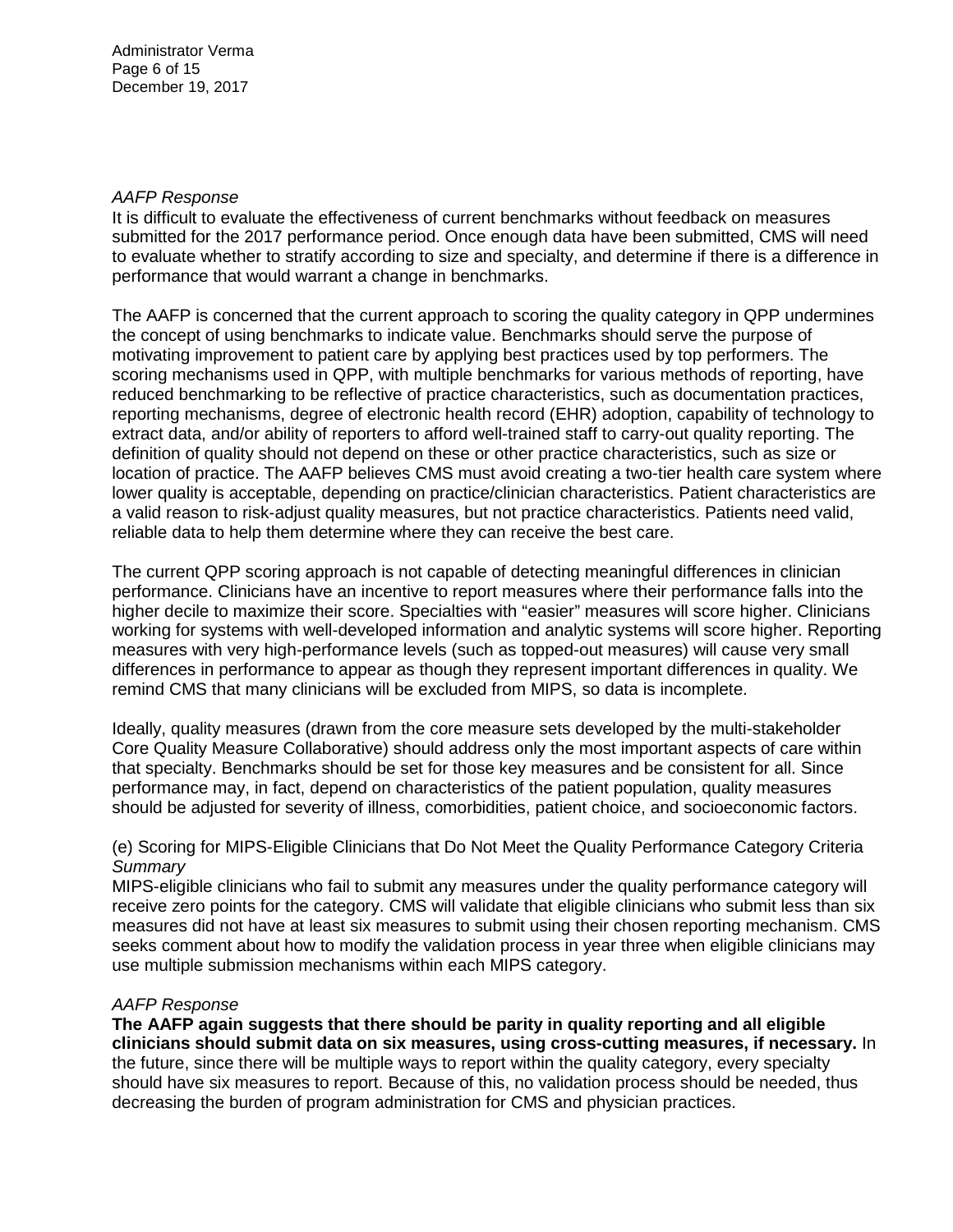Administrator Verma Page 7 of 15 December 19, 2017

## 2. Final Score Calculation

## *Summary*

CMS finalized many policies as proposed. Each category receives a score, and that score is multiplied by the category weight. These scores are added together to calculate the MIPS final score. CMS seeks comment on approaches to simplify the scoring system, display scores, and provide feedback so MIPS-eligible clinicians can easily understand how their scores are calculated.

# *AAFP Response*

**The AAFP remains very concerned about the complexity of scoring MIPS performance categories.** To simplify, CMS should consider having the points for each category equal the percentile weight for the category. For example, in the improvement activities category, CMS should use three activities that each carry a weight of five points. Also, having consistency in naming nomenclature would reduce confusion in scoring. Scores should be displayed in a location familiar to clinicians, like the portal used to confirm MIPS-eligibility status. CMS could add to the National Provider Identifier (NPI) look-up tool a feature to confirm the clinician's MIPS score. In addition, CMS could provide the scoring formulas when feedback is given to eligible clinicians to remind them how scores were calculated.

# 3. Final Score Performance Category Weights

# *Summary*

For the 2018 performance period, CMS finalized category weights as follows: quality is weighted at 50%, cost is weighted at 10%, advancing care information (ACI) is weighted at 25%, and improvement activities is weighted at 15%. Cost will increase to 30% and quality will decrease to 30% beginning in the 2019 performance period. CMS seeks comment on alternatives to category weight policies, such as shortening the performance period rather than reweighting.

## *AAFP Response*

The AAFP is concerned about the MIPS final scores that have been assigned the threshold due to reweighting policies. This could potentially alter the next year's mean or median MIPS scores, which would alter the performance threshold. As an alternative, CMS could assign a null score to these practices, or not factor these scores into the mean or median when calculating the subsequent year performance threshold.

# II.D. Overview of the APM Incentive

c. Bearing Financial Risk for Monetary Losses

(1) Medical Home Model Eligible Clinician Limit

## *Summary*

CMS is finalizing its proposal to exempt any entities in round 1 of the CPC+ Model as of January 1, 2017, from the requirement that, beginning in the 2018 QP performance period, the Medical Home Model financial risk standard applies only to an APM entity that is participating in a Medical Home Model if it has fewer than 50 eligible clinicians in its parent organization.

## *AAFP Response*

**We thank CMS for finalizing its proposal to exempt any APM entities enrolled in round 1 of CPC+ from the Medical Home Model-eligible clinician limit.** We continue to believe that limit is arbitrary and hinders CMS' goal to both encourage and expand participation in AAPMs. The assumption of risk should not be determined by a general threshold number of eligible clinicians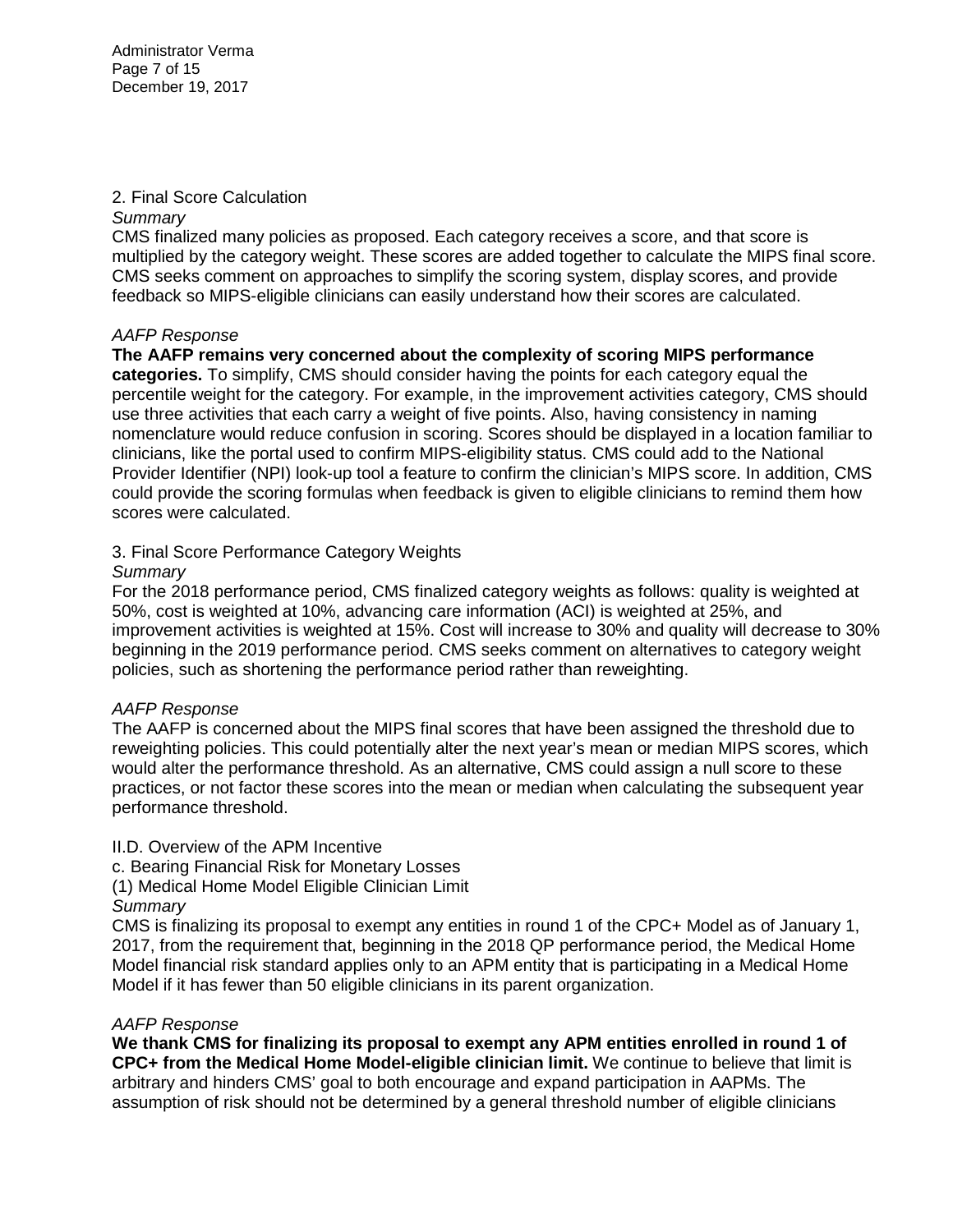Administrator Verma Page 8 of 15 December 19, 2017

within the organization, but should be based on each entity's demonstrated capabilities. We remain troubled that CPC+ participants in round 2 will not be exempt from this requirement, and ask that CMS consider exempting round 2 participants, as well as any future rounds of the CPC+ program, from the limit as well. **We urge CMS to extend this exemption provision across the board and not apply it to any future medical home model APMs.**

# b. Other Payer Advanced APM Criteria

## *Summary*

In summary, CMS is finalizing the following policies:

- CMS is finalizing that an "other payer" arrangement would meet the generally applicable revenue-based nominal amount standard CMS is finalizing if, under the terms of the other payer arrangement, the total amount that an APM entity potentially owes the payer or foregoes and amount equal to at least: 8% of the total combined revenues from the payer to providers and other entities in the payment arrangement only for arrangements that are expressly defined in terms of revenue for the 2019 and 2020 QP performance periods. CMS is finalizing its proposal that, under the generally applicable nominal amount standard for Other Payer Advanced APMs, an "other payer" arrangement would need to meet either the benchmark-based nominal amount standard or the revenue-based nominal amount standard, but need not meet both.
- CMS is finalizing that a Medicaid Medical Home Model would meet the benchmark-based Medicaid Home Model nominal amount standard if, under the terms of the other payer arrangement, the total annual amount that an APM entity potentially owes or foregoes under the Medicaid Medical Home Model must be at least:
	- o 3% of the average estimated total revenue of the participating providers or other entities under the payer for 2019 QP performance period.
	- $\circ$  4% of the average estimated total revenue of the participating providers or other entities under the payer for QP performance period 2020.
	- o 5% of the average estimated total revenue of the participating providers or other entities under the payer for QP performance period 2021 and later.

CMS is not establishing a definition of Other Payer Medical Home Model. However, CMS may consider creating such a definition in future rulemaking. CMS welcomes further public comment on this topic.

## *AAFP Response*

**Regarding a potential definition of "Other Payer Medical Home Model," the AAFP generally agrees with the CMS definition and offers a few suggestions intended to strengthen the primary care emphasis of that definition.** The AAFP defines a medical home as one that is based on the [Joint Principles of the Patient-Centered Medical Home](http://www.aafp.org/dam/AAFP/documents/practice_management/pcmh/initiatives/PCMHJoint.pdf) (PCMH) and the five key functions of the Comprehensive Primary Care Plus (CPC+) initiative. These key functions are:

- 1. Access and Continuity Medical homes optimize continuity and timely, 24/7 first-contact access care supported by the medical record. Practices track continuity of care by physician or panel.
- 2. Planned Care and Population Health Medical homes proactively assess their patients to determine their needs and provide appropriate and timely chronic and preventive care, including medication management and review. Physicians develop a personalized plan of care for high-risk patients and use team-based approaches to meet patient needs efficiently.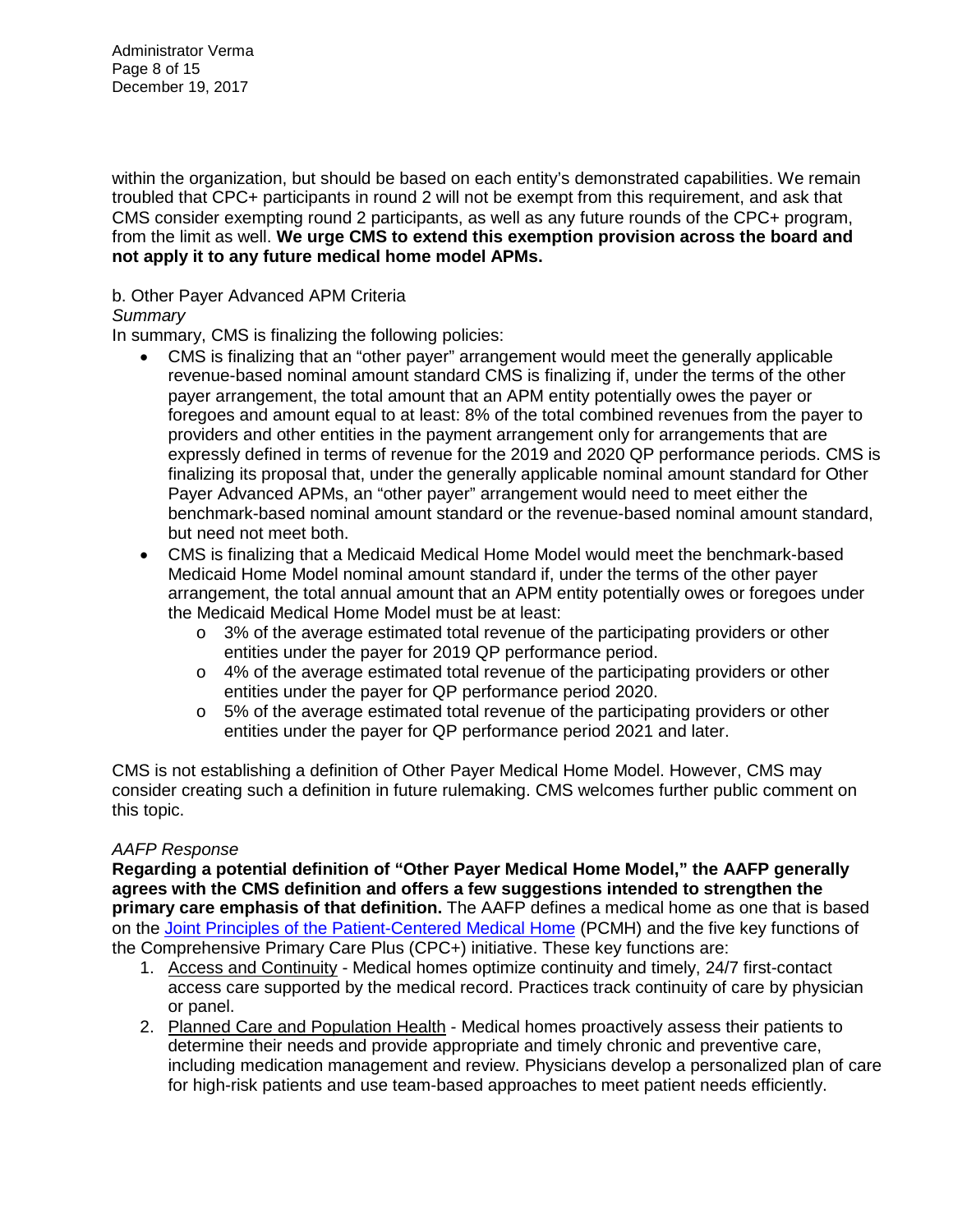- 3. Care Management Medical homes empanel and risk stratify their whole practice population and implement care management for patients with high needs. Care management has benefits for all patients, but patients with serious or multiple medical conditions benefit more significantly due to their needs for extra support to ensure they are getting the medical care and/or medications they need.
- 4. Patient and Caregiver Engagement Medical homes engage patients and their families in decision making in all aspects of care. Such practices also integrate into their usual care both culturally competent self-management support and the use of decision aids for preference sensitive conditions.
- 5. Comprehensiveness and Coordination Primary care is the first point of contact for many patients, and therefore is the center of patients' experiences with health care. As a result, primary care is best positioned to coordinate care across settings and among physicians in most cases. Primary care medical homes work closely with patients' other health care providers to coordinate and manage care transitions, referrals, and information exchange.

The functions of a medical home depend on the support of enhanced and prospective accountable payments, continuous quality improvement driven by data, and optimal use of health information technology.

Given that one out of every five office visits in the U.S. are made with family physicians, we believe it is critical that CMS require primary care as an essential element in other payer arrangements for promoting patient-centered, high-quality care. We further encourage CMS to strengthen the essential elements it otherwise proposed in the following manner:

- Model participants are either primary care medical home practices or multispecialty practices that provide medical homes staffed by primary care physicians and offer primary care services.
- Empanelment of each patient to a primary care physician.

Primary care is provided by physicians specifically trained for and skilled in comprehensive, firstcontact, and continuing care for persons with any undiagnosed sign, symptom, or health concern (the "undifferentiated" patient) not limited by problem origin (biological, behavioral, or social), organ system, or diagnosis. A primary care physician is a specialist in family medicine, general internal medicine, or general pediatrics who provides definitive care to the undifferentiated patient at the point of first contact, and takes continuing responsibility for providing the patient's comprehensive care.

# c. Determination of Other Payer Advanced APMs

# *Summary*

CMS seeks comment regarding the current duration of the contracts governing Other Payer Advanced APMs, how frequently relevant portions of those contractual arrangements may change, and whether creating some multi-year determination would encourage the creation of more multi-year payment arrangements, as opposed to payment arrangements that are one year. CMS also seeks comment on what kind of information should be submitted annually to update an Other Payer Advanced APM determination or to otherwise determine there have been no changes to an other payer arrangement that would affect CMS' prior determination that the arrangement is an Other Payer Advanced APM. CMS will consider in future rulemaking whether to introduce an option where Other Payer Advanced APM determinations could be extended for more than one year a time.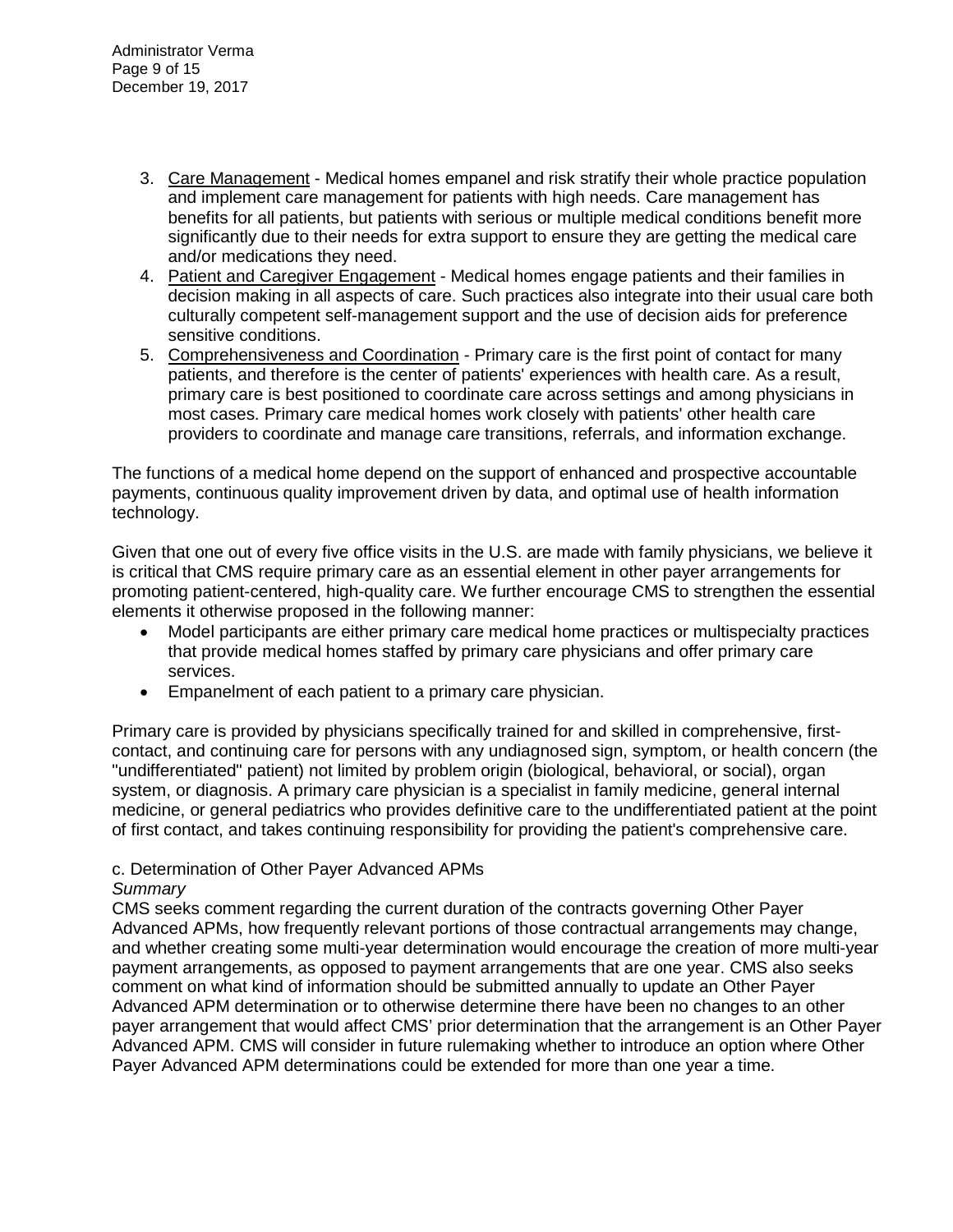## *AAFP Response*

The AAFP supports the concept of introducing an option where Other Payer Advanced APM determinations could be extended for more than one year at a time. Ideally, this would involve a periodic process in which, after a payer (or APM entity or eligible clinician) submits information on its payer arrangement(s), CMS would assess whether the payer arrangement(s) meets the Other Payer Advanced APM criteria. If it does, the payer arrangement(s) is certified for a period (e.g., three years). The certification would last for the designated period or until the payer makes substantive changes to the arrangement that would disqualify it as an Other Payer Advanced APM. This is an opportunity for CMS to minimize burden on practices and payers.

The AAFP is disappointed it is voluntary for payers to submit information about payer arrangements. If eligible clinicians want to submit relevant information, they should have the opportunity, but it should not be required due to physician burden. **Ultimately, the AAFP calls for the submission of relevant information on payer arrangements to be the responsibility of the payer.** Physician practices are already deeply overburdened by paperwork and red tape, as the agency recognizes through the recently launched "Patients over Paperwork" initiative. Private payers have a better understanding and access to the information CMS needs to consider and determine whether a payer arrangement satisfies the Other Payer Advanced APM criteria. Payer submission would also prevent CMS from receiving multiple applications for the same payer arrangement from all providers participating in the arrangement, ease and speed CMS review, and support CMS' stated goal of administrative simplification for all involved.

**To decrease the burden on physician practices, the AAFP believes CMS should automatically determine whether payers with other payer arrangements in a CMS multi-payer model are Other Payer Advanced APMs, since these plans choose to participate in Medicare and multipayer models.** This is an opportunity for CMS to decrease the amount of administrative burden placed on eligible clinicians and payers by using information CMS has already received when other payers agreed to participate in the multi-payer model.

# d. Calculation of All-Payer Combination Option Threshold Scores and QP Determination *Summary*

CMS is finalizing that an eligible clinician may request a QP determination at the eligible clinician level, and that an APM entity may request a QP determination at the APM entity level. CMS is requesting comments on whether, in future rulemaking, it should also add a third alternative to allow QP determinations at the TIN level when all clinicians who have reassigned billing to the TIN are included in a single APM entity. CMS is interested in whether submitting information to request QP determinations under the All-Payer Combination Option at the TIN level would more closely align with eligible clinicians' existing recordkeeping practices, and thereby be less burdensome.

## *AAFP Response*

The AAFP supports making QP determinations at the TIN or group level. This would encourage alignment between Medicare AAPMs and Other Payer Advanced APMs. Making QP determinations at the TIN level is consistent with the concept of team-based care that APMs otherwise support, and it reflects the fact that individual eligible clinicians often benefit from improvements made at the practice (i.e., TIN or group) level. Furthermore, we believe practices participating in APMs are sufficiently advanced and have certified electronic health record technology that permits reporting information at the APM entity group level to facilitate the ability to make QP determinations at the group (i.e., TIN) level.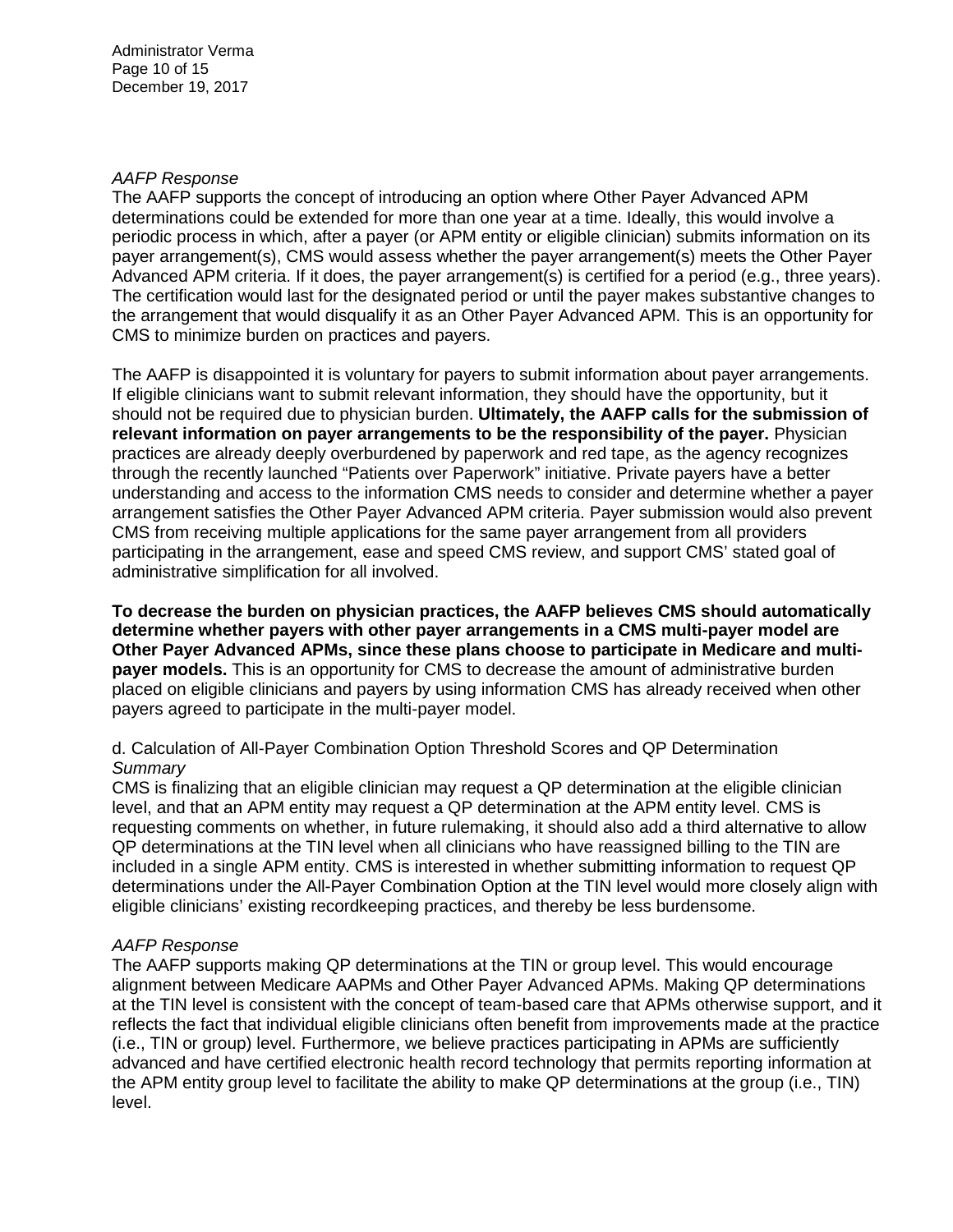The AAFP appreciates that CMS decided to use the county level to determine whether a state operates a Medicaid APM or a Medicaid Medical Home Model at a sub-state level. However, the AAFP remains concerned with burdening eligible clinicians with identifying and certifying where they saw the most patients during the relevant All-Payer QP performance period. Physicians already spend an excessive amount of time on administrative duties. If states (or payers) calculated this, the state/payer could write one program/software report to extract data for all physicians, instead of each physician having to pay IT consultants to write a report to extract their own data.

#### 7. Physician-Focused Payment Models (PFPMs) *Summary*

## MACRA established a process for stakeholders to propose physician-focused payment models (PFPMs) to the Physician-Focused Payment Model Technical Advisory Committee (PTAC), a federal advisory committee that provides advice to the Secretary of the Department of Health and Human Services (HHS). MACRA requires the PTAC to review stakeholders' proposed PFPMs, prepare comments and recommendations regarding whether such proposed PFPMs meet the PFPM criteria established by the secretary, and submit those comments and recommendations to the secretary. MACRA also requires the Secretary to review the PTAC's comments and recommendations on proposed PFPMs and to post "a detailed response" to those comments and recommendations on the CMS website.

In the proposed 2018 QPP regulation, CMS sought comments on changing the definition of PFPM to include payment arrangements with Medicare, Medicaid, or CHIP, or any combination of these, as a payer. CMS also sought comments on revising the definition to require that a PFPM be an APM or a payment arrangement operated under legal authority for Medicaid or the Children's Health Insurance Program (CHIP) payment arrangements. Finally, CMS sought comments on how current PFPM criteria pertain exclusively to payment arrangements, and as such, are not yet focused on care delivery reforms without a payment component.

In the 2018 QPP interim final rule with comment period, CMS summarized public comments received on these areas and noted that many commenters were in favor of changing the definition of PFPM to include payment arrangements with Medicaid, CHIP, Medicare Advantage, or a combination of public and private payers. However, since CMS did not actually propose any changes, the agency did not make changes to the current definition of PFPM, which is an APM in which Medicare fee-for-service is a payer, and thus does not include an APM in which Medicaid or CHIP is the only payer. CMS will consider the feedback on the PFPM definition and PFPM criteria received from commenters in future rulemaking.

# *AAFP Response*

As articulated in the AAFP's response to the proposed 2018 regulation, **the AAFP remains fully supportive of the PTAC's role in evaluating PFPMs.** Considering that the PFPM submitted by the AAFP to the PTAC [\(Advanced Primary Care: A Foundational Alternative Payment Model \(APC-APM\)](http://www.aafp.org/dam/AAFP/documents/advocacy/payment/apms/PR-PTAC-APC-APM-41417.pdf)  [for Delivering Patient-Centered, Longitudinal, and Coordinated Care\)](http://www.aafp.org/dam/AAFP/documents/advocacy/payment/apms/PR-PTAC-APC-APM-41417.pdf), is overtly multi-payer in design, we maintain full support for CMS expanding PTAC's purview to examine PFPMs that include Medicaid and CHIP, and a combination of public and private payers, even if Medicare fee-for-service is not one of those payers. The AAFP supports the PTAC considering PFPMs that fall outside of the traditional Medicare population's conditions because:

• Multi-payer APMs are important to align incentives across payers and populations.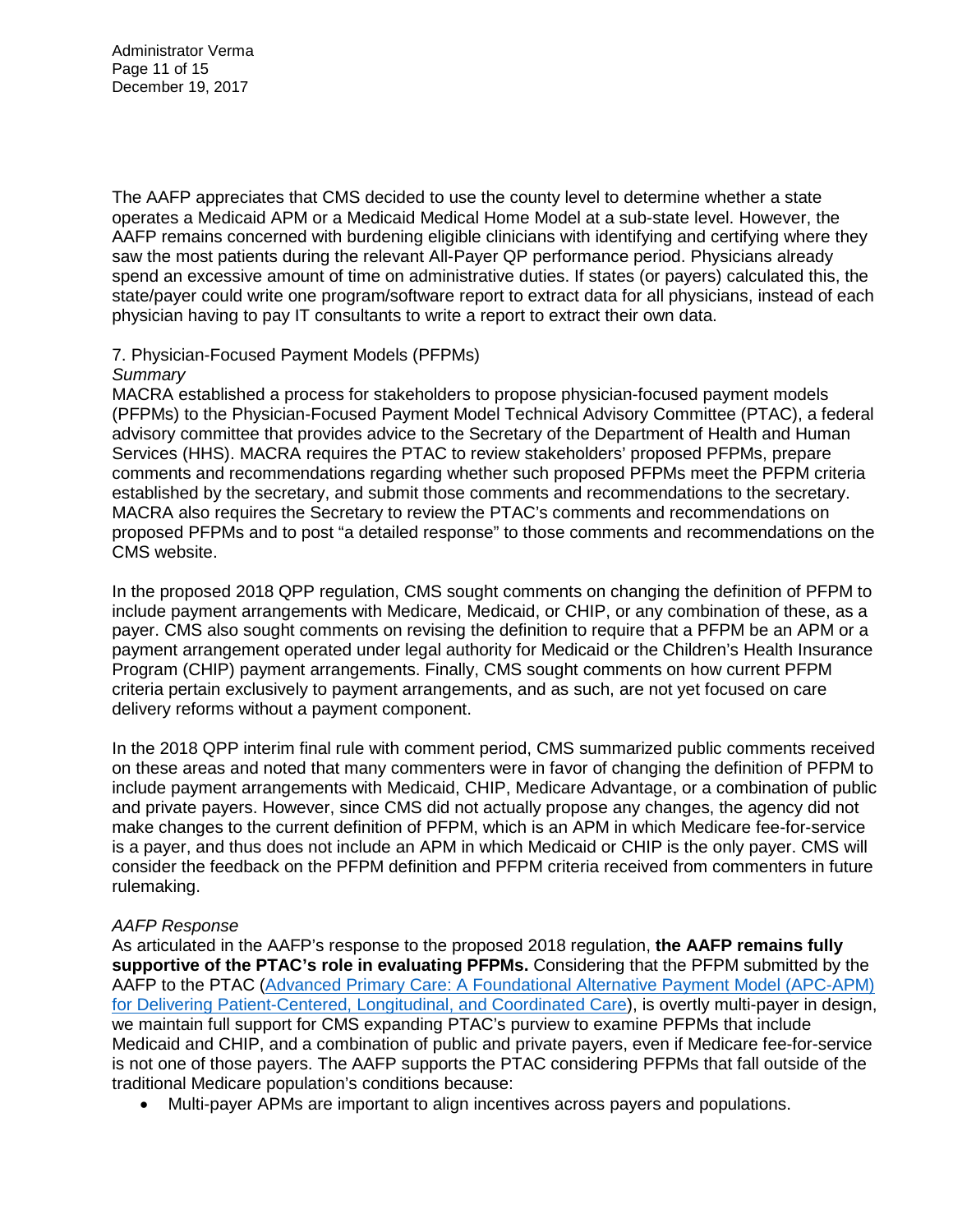- Cost and quality impacts are likely to be greater when incentives are aligned.
- Doing so would reduce burden for practices and physicians.

Though CMS currently defines a PFPM as an APM, because CMS recognizes APMs are defined under 1115A authority, and payment arrangements under Medicaid or CHIP do not necessarily meet the definition of APM, we nevertheless support CMS broadening the scope of PFPMs to foster payment models that would serve a wide variety of patient populations.

**The AAFP sees significant value in broadening the PFPM definition to include any public and private payment model.** Delivery reform should be included as a component in such proposals. We encourage CMS to include Medicaid or CHIP in PFPMs, since doing so should encourage payment and delivery innovations.

III. Quality Payment Program: Extreme and Uncontrollable Circumstance Policy for the Transition Year Interim Final Rule with Comment Period

## *Summary*

CMS established a reweighting policy for the quality, cost, and improvement activities performance categories beginning with the 2018 performance period. Under the policy, MIPS-eligible clinicians affected by extreme and uncontrollable circumstances may submit a request for reweighting of the quality, cost, and/or improvement activities performance categories for the second year of MIPS by the deadline of December 31, 2018. The policy does not apply to APM entities under the APM scoring standard.

CMS recognizes that the events of Hurricanes Harvey, Irma, and Maria impacted large regions of the U.S. in 2017. Due to the broad impact of these hurricanes, and given no policies are currently in place for performance period 2017, CMS believes changes are needed to policies for extreme and uncontrollable circumstances for the transition year for individual MIPS-eligible clinicians.

CMS is establishing a policy for the 2017 MIPS performance period under which CMS would automatically apply the extreme and uncontrollable circumstance policies for the MIPS performance categories without requiring a MIPS-eligible clinician to submit an application when CMS determines a triggering event has occurred and the clinician is in an affected area. CMS will determine if an individual MIPS-eligible clinician is in an impacted area based on the practice location address listed in the Provider Enrollment, Chain and Ownership System (PECOS). CMS invites comments on applying the automatic extreme and uncontrollable circumstance policy based on triggering events that affect an entire region or locale, on a case-by-case basis.

The policy does not apply to groups for the transition year, although CMS may address its application to groups in future rulemaking. CMS requests comments on the automatic extreme and uncontrollable circumstance policy for individual MIPS-eligible clinicians for the 2017 MIPS performance period. CMS will consider expanding this policy to include groups in future years, but CMS believes there are some policy questions that need to be addressed through rulemaking first. For example:

- How should we determine whether a group, which may have multiple practice sites, should qualify for the automatic extreme and uncontrollable circumstance policy?
- Should it be based on whether a certain percentage of the clinicians in the group are located in an affected area?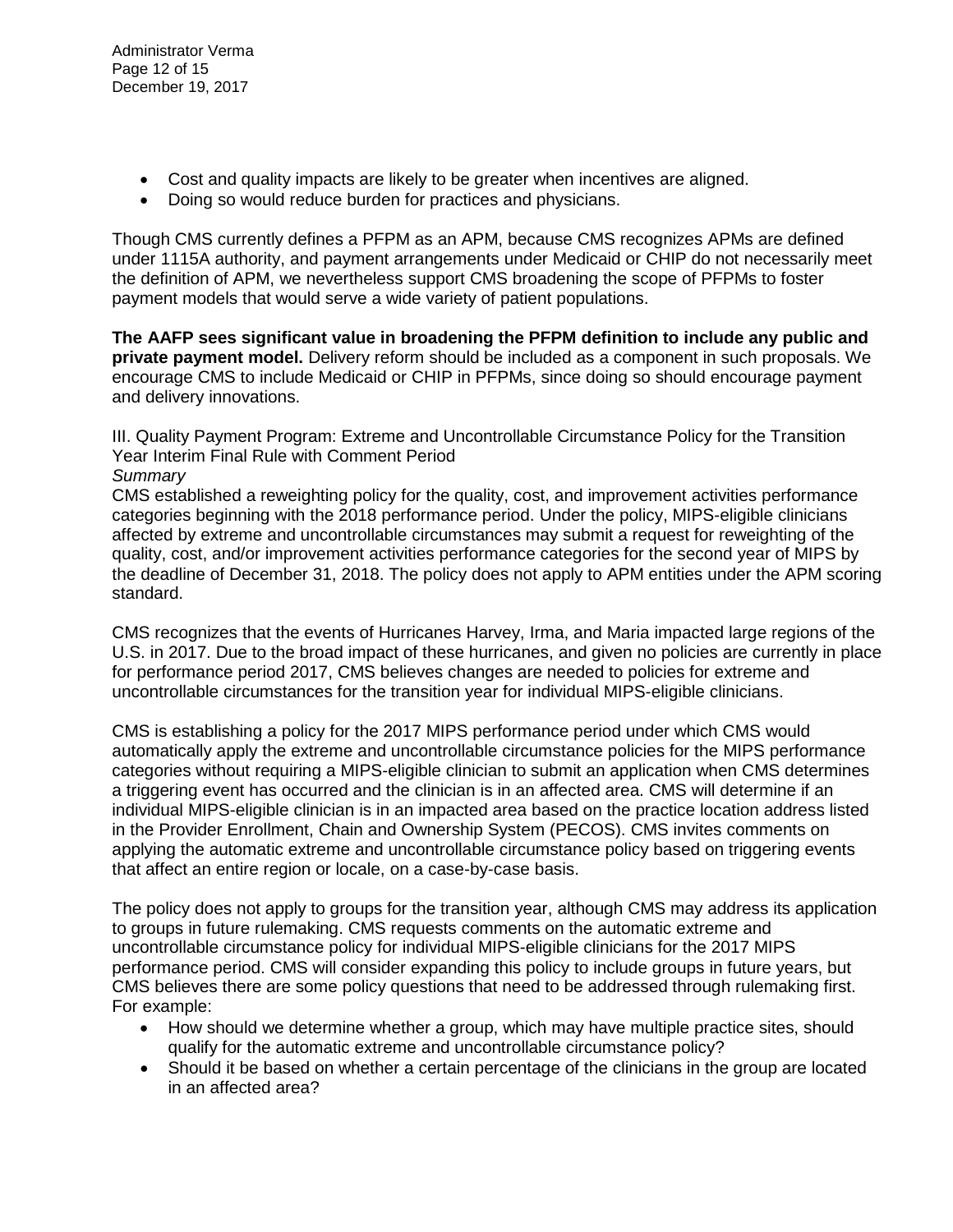Administrator Verma Page 13 of 15 December 19, 2017

It is possible that some MIPS-eligible clinicians in the affected areas may not be significantly impacted by the extreme and uncontrollable circumstance. Therefore, CMS is adopting a policy that if a MIPS-eligible clinician in an affected area submits data for any of the MIPS performance categories by the applicable submission deadline for the 2017 performance period, they will be scored on each performance category for which they submit data, and the performance category will not be reweighted to zero percent in the final score.

For the 2017 MIPS performance period, it is possible CMS may receive data from MIPS-eligible clinicians in affected areas that does not represent the entire performance period. In those cases, CMS will score the submitted data, even if does not represent the entire performance period. However, due to the policy CMS adopted that a MIPS-eligible clinician with fewer than two performance category scores will receive a final score equal to the performance threshold, the clinician would also have to submit data for the improvement activities or the ACI performance categories to receive a final score higher than the performance threshold. CMS invites comments on these policies related to scoring the performance categories.

CMS believes the recent Hurricanes Harvey, Irma, and Maria are triggering events for the automatic extreme and uncontrollable circumstance policy.

CMS had finalized the APM scoring standard, which is designed to reduce reporting burden for participants in certain APMs by minimizing the need for them to make duplicative data submissions for both MIPS and their respective APMs. CMS is not modifying the APM scoring standard policies that apply in 2017 for MIPS-eligible clinicians who have been affected by extreme and uncontrollable circumstances.

CMS seeks comment on the policy to determine which MIPS-eligible clinicians are in affected areas based on practice location addresses listed in PECOS, and how CMS should apply the automatic extreme and uncontrollable circumstance policies for groups and virtual groups in future years.

## *AAFP Response*

The AAFP appreciates and supports CMS' policy efforts that recognize extreme and uncontrollable circumstances pertaining to hurricanes, fires, tornados, and other natural disasters. We concur with CMS that extreme and uncontrollable circumstances are rare events entirely outside the control of the clinician and of the facility in which the clinician practices that cause the MIPS-eligible clinician to be unable to collect information that the clinician would submit for a performance category or to submit information that would be used to score a performance category for an extended period.

**We fully support CMS establishing a policy that applies the extreme and uncontrollable circumstance policies for the MIPS performance categories without requiring a MIPS-eligible clinician to submit an application.** The application of the extreme and uncontrollable circumstances policies should be available when CMS determines a triggering event has occurred and the clinician is in an affected area. The AAFP agrees with the agency that doing so will reduce burden for clinicians who have been affected by these catastrophes.

The AAFP also supports that the types of events that could trigger this policy would be events designated as Federal Emergency Management Agency (FEMA) major disasters or a public health emergency declared by the Secretary.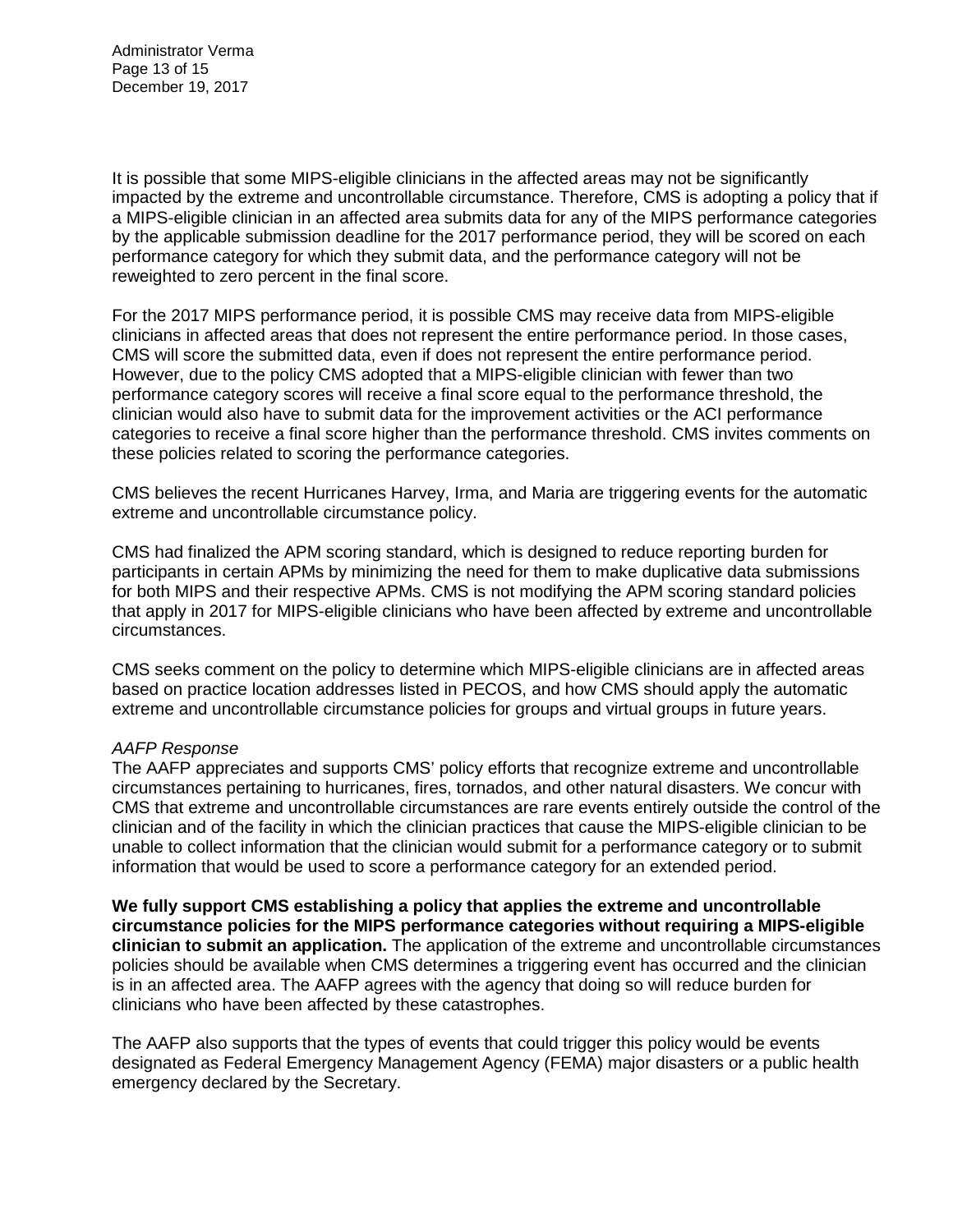Administrator Verma Page 14 of 15 December 19, 2017

Furthermore, we agree that some MIPS-eligible clinicians in the affected areas may not be significantly impacted by a qualifying disaster and thus we appreciate CMS allowing these eligible clinicians to participate in MIPS.

We agree that CMS should determine if an individual MIPS-eligible clinician is in an impacted area based on the practice location address listed in PECOS. To help CMS develop this policy to include groups in future years, the AAFP encourages CMS to determine whether a group, which may have multiple practice sites, should qualify for the automatic extreme and uncontrollable circumstance policy by determining whether more than 50% of NPIs billing under the group's TIN are in an impacted area. If more than 50% of NPIs under the TIN practice in the impacted area, CMS should automatically apply the extreme and uncontrollable circumstance policies for the MIPS performance categories without requiring the group to submit an application. Conversely, if the group is determined to be in an impacted area, yet still submits MIPS performance category data, CMS show allow the group to participate in MIPS.

However, groups that do not meet the 50% threshold for automatic exemption should be allowed to submit an application. This may be necessary, for example, if the administrative headquarters is incapacitated, even though the majority of NPIs are not impacted. As for scoring, if a group is not automatically excluded based on the 50% threshold, then only those NPIs within the group that are not in the affected areas should be required to submit data, and data completeness should be based on data submitted for unaffected practices.

We believe it is critical for CMS to notify groups as well as all NPIs that are automatically eligible for exemption as soon as possible after CMS makes the determination. This could be accomplished through use of the CMS portal, written notice, and/or use of other means.

Finally, we concur with CMS to dispense with normal rulemaking requirements and that there is good cause to waive the notice and comment requirements due to the impact of Hurricanes Harvey, Irma, and Maria.

TABLE G: Improvement Activities with Changes for the Quality Payment Program Year 2 and Future Years

IA CC 4 TCPi participation

## *Summary*

The 2018 QPP final rule changed the weight of this improvement activity from high to medium, against the recommendations of the AAFP.

## *AAFP Response*

**Based on the AAFP's assessment, TCPi does not meet the criteria for an APM or a MIPS APM. The CMS rationale given for the change incorrectly states that TCPi is a MIPS APM.** CMS has also published a document, titled "CMS Alternative Payment Models in the Quality Payment Program." The document lists TCPi as an APM. CMS has listed TCPi as both an APM and a MIPS APM. However, this is generating confusion given that TCPi is not a payment model and does not meet the statutory definition of an APM or the MIPS APM criteria finalized in the 2017 QPP final rule. By listing TCPi as both an APM and as an improvement activity, it appears that TCPi participants would automatically receive one half of the total points for the MIPS improvement activities performance category score for that year, and will also be allowed to claim IA CC\_4 as an additional